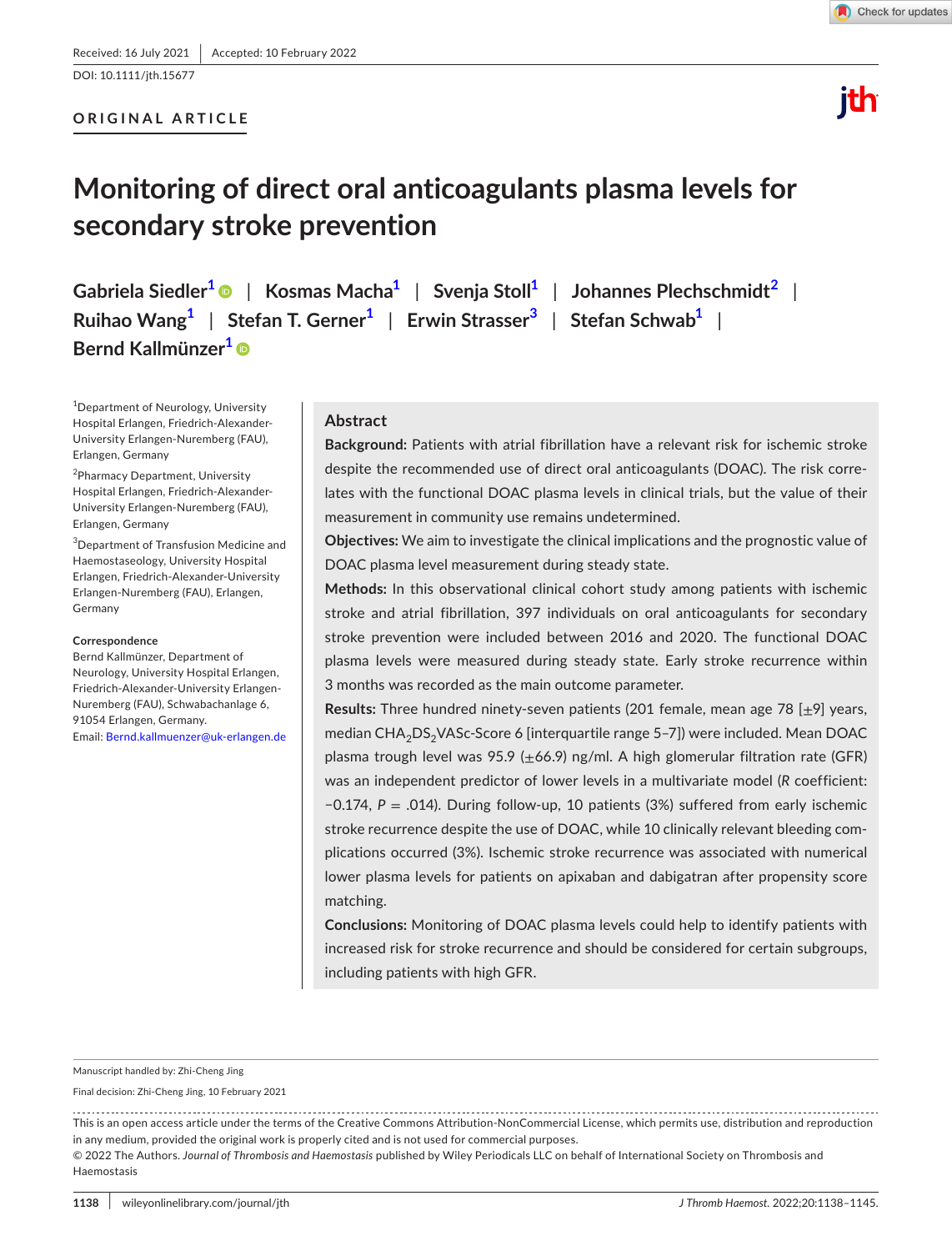#### **KEYWORDS**

atrial fibrillation, cardioembolic stroke, direct oral anticoagulants, ischemic stroke, secondary prevention

## **1**  | **INTRODUCTION**

Atrial fibrillation (AF) is a leading cause of ischemic stroke and strategies to improve primary and secondary prevention are warranted. $1,2$ Direct oral anticoagulants (DOAC) are recommended over antiplatelet therapy and represent the standard of care for the majority of patients.<sup>3,4</sup> Despite the recommended use of DOAC for prevention of thromboembolism, patients remain exposed to a relevant risk of ischemic stroke.<sup>5-8</sup> Unlike Vitamin K antagonists, DOAC treatment does not demand any hemostaseologic routine monitoring. However, the plasma levels during steady state are characterized by a strong interindividual fluctuation, while the responsible factors for lower levels remain widely unexplored.<sup>[9](#page-6-3)</sup> In addition, in prospective clinical trials the plasma trough and peak levels were monitored for all four substances available at present (apixaban, dabigatran, edoxaban, rivaroxaban) $9-12$  and an association of low plasma levels and recurrent ischemic stroke was repeatedly reported. $9,10,13$  The feasibility of plasma level measurements during steady state among stroke patients as well as the association of plasma levels with the risk of stroke recurrence have not been investigated sufficiently yet. The aim of this study was to identify the predictors of the functional DOAC plasma levels and to investigate their association with the risk of stroke recurrence in a real-world clinical cohort of patients with ischemic stroke and AF.

## **2**  | **PATIENTS AND METHODS**

The anonymized data that support the findings of this study are available from the corresponding author on request. The protocol was approved by the ethics committee of the Faculty of Medicine, University of Erlangen-Nuremberg, Germany. The study conforms with the World Medical Association Declaration of Helsinki.

The data of this study were obtained from the Erlangen Registry of Patients on Oral Anticoagulation (ER-NOAC) as described previously.<sup>14-16</sup> We included consecutive patients with cerebral ischemia and AF, who were admitted to the Department of Neurology at the University Hospital Erlangen between August 2016 and March 2020. Additional inclusion criteria were the use of DOACs with measurements of their plasma levels during steady state available. The dataset included clinical and demographic characteristics at baseline, details on the acute care and secondary prevention, as well as the functional outcome after 3 months. Bleeding complications that required medical consultation were classified as "clinically relevant."

The treatment followed international recommendation guidelines and the dose regimens were chosen in accordance with the European Medicines Agency (EMA) label.<sup>17-20</sup> Functional plasma

## **Essentials**

- The clinical relevance of direct oral anticoagulant (DOAC) plasma levels for ischemic stroke recurrence in atrial fibrillation is undetermined.
- We investigated DOAC plasma levels in steady state in a clinical cohort study among 397 patients for secondary prevention of ischemic stroke.
- A high glomerular filtration rate is an independent predictor of lower DOAC plasma levels.
- Patients with recurrent ischemic stroke showed numerically lower trough levels for apixaban and dabigatran.

levels of DOAC were measured during steady state, defined as a minimum of 48 h of regular treatment with personally confirmed drug intake during the patient's in-hospital stay. The trough levels were collected 12+/−1 h (for apixaban and dabigatran) or 24+/−1 h later (for edoxaban and rivaroxaban). $21$  Plasma levels were measured using anti-Xa-based chromogenic assays (STA-Liquid Anti-Xa, Diagnostica STAGO S.A.S.) with anticoagulant-specific calibration (Diagnostica STAGO S.A.S., France) or Hemoclot ® direct thrombin inhibitor assay (HYPHEN BioMed) for dabigatran, based on international recommendations. $21,22$  The standard of care also included a renal function test on admission and the calculation of the glomerular filtration rate (GFR) using the Cockroft and Gault formula.

The statistical analysis was performed using the SPSS software (IBM SPSS Statistics 21). Normality of distribution was tested using the Kolmogorov-Smirnov test. To identify the clinical factors that are associated with the functional plasma level, a univariate analysis was calculated. The following factors were examined: age; baseline National Institutes of Health Stroke Scale (NIHSS); pre-stroke modified Rankin Scale score (mRS); body weight; CHA<sub>2</sub>DS<sub>2</sub>VASc-Score; GFR; sex; diabetes mellitus; alcohol consumption; liver disease; gastrointestinal passage disorder; and comedication with proton pump inhibitors, antiepileptics, or antibiotics. Factors with a trend toward significance (*P* < .2) were included in the multiple linear regression. The association between plasma trough levels with the risk of stroke recurrence was investigated after propensity score matching (1:5, nearest neighbor approach, with caliper 0.2). Patients with and without recurrent stroke were matched for established risk factors of recurrent ischemic stroke: age, NIHSS on admission of index stroke, pre-stroke mRS, heart failure, arterial hypertension, diabetes mellitus, hypercholesterinemia, body weight, and history of ischemic stroke.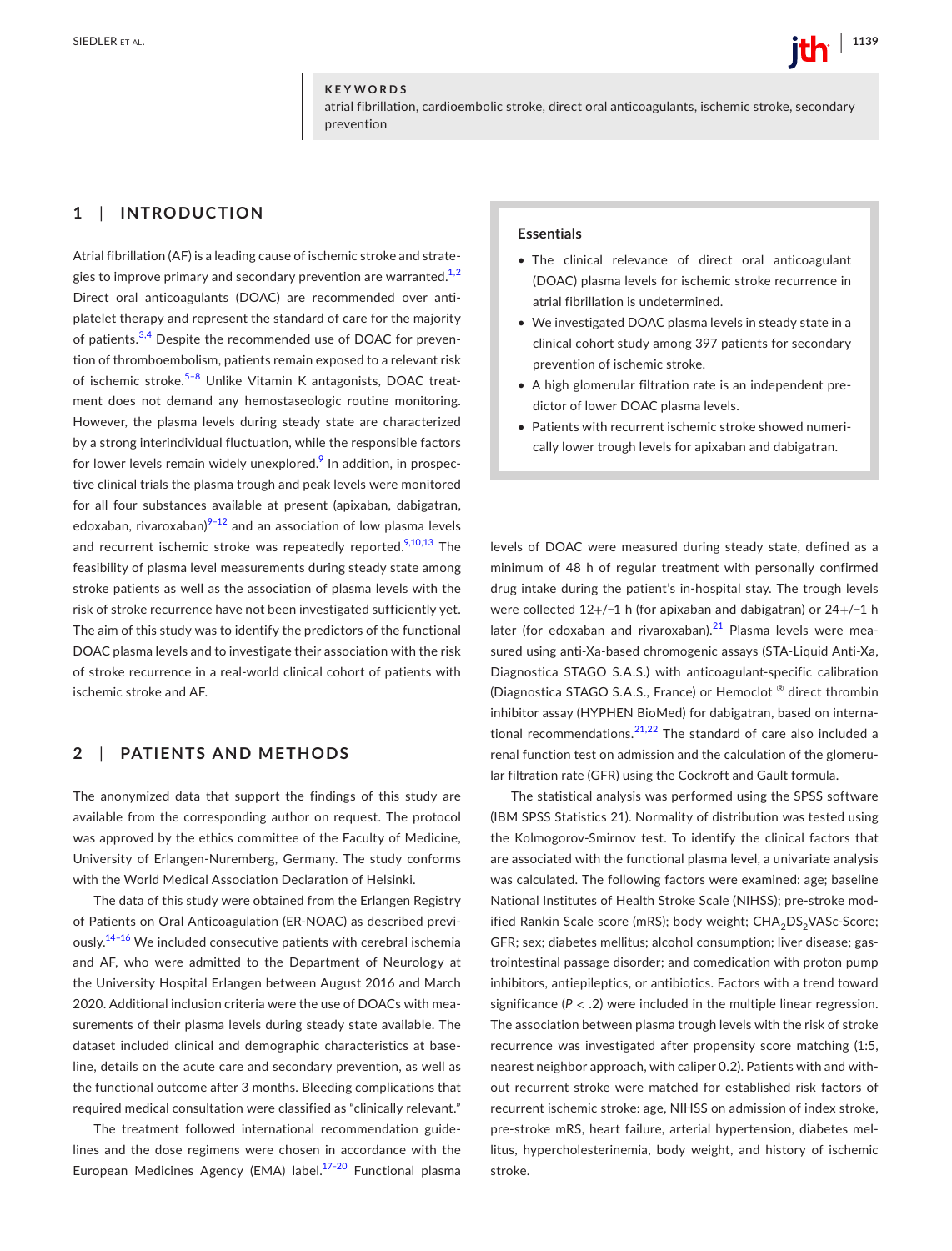

## **3**  | **RESULTS**

#### **3.1**  | **Baseline characteristics**

Three hundred ninety-seven patients (50.6% female) admitted with acute ischemic stroke or transient ischemic attack and AF were included. The mean age was 78  $(\pm 9)$  years, the median  $CHA<sub>2</sub>DS<sub>2</sub> VASC-Score was 6 (5-7 interquartile range [IQR])$  and the NIHSS score on admission was 4 (1–8 IQR). The clinical and demographic characteristics at baseline are provided in Table [1](#page-3-0). In 116 patients (29.2%) the anticoagulant prior to admission was continued with the substance and the established dose regimen remaining unchanged. In 281 patients (70.8%) an anticoagulant was started or switched from another substance, including 68 (17.2%) patients pretreated with a Vitamin K antagonist and 53 (38.5%) patients with no prior anticoagulation. Two hundred fifty-one patients (63%) used apixaban, 83 patients (21%) received dabigatran, 43 patients (11%) received edoxaban, and 20 patients (5%) received rivaroxaban. No major imbalances comparing the patients on the different substances regarding baseline characteristics were detected. Ninety-two (23.2%) received the lower/reduced dose according to the product labeling.<sup>17-20</sup> Plasma trough level was obtained after a median of 3 (3–5 IQR) days after first intake. The overall mean plasma trough level was 95.9 ( $\pm$ 66.9) ng/ml.

## **3.2**  | **Predicting factors for low functional plasma levels**

Twenty-four patients (6%) had a GFR <30 ml/min, 154 (38.8%) between 30 to 59 ml/min, 152 (38.3%) had a GFR between 60 to 94, and 67 ([1](#page-4-0)6.9%) had a GFR of 95 ml/min or higher. Figure 1 displays the inverse correlation between GFR and functional trough plasma level. Regarding different DOACs, all substances showed a trend toward an inverse correlation, though only dabigatran reached statistic significance (Apixaban: *r* = −0.107, *p* = .097; dabigatran: *r* = −0.368, *P* = .001; edoxaban: *r* = −0.248, *P* = .109; rivaroxaban: *r* = −0.037, *P* = .881; see Figure S1 in supporting information).

After univariate analysis, the following variables were included in a multivariate linear regression model: age, sex, pre-atroke mRS, CHA<sub>2</sub>DS<sub>2</sub>Vasc score, and GFR (see Table S1 in supporting information). Only the GFR proved to be an independent predictor of low plasma levels, meaning high GFR resulted in lower plasma trough levels (see Table [2](#page-4-1)).

## **3.3**  | **Low plasma trough levels are associated with recurrent stroke after 3 months**

For 338 patients (85%) the 3-month follow-up was available; 59 (15%) were lost to follow-up. Baseline clinical characteristics of the patients that were lost to follow-up are given in Table S2 in supporting information. There are no major imbalances except a higher proportion of women.

Ten patients (3%) had a clinically relevant bleeding event. Six patients suffered from gastrointestinal bleeding, three patients from epistaxis, and one from oral bleeding. No intracranial bleeding and no fatal bleeding occurred. Plasma trough levels of patients with bleeding during follow-up did not differ (95.3  $\pm$  67.1 ng/ml vs.  $75.7 \pm 67.6$  ng/ml,  $P = .388$ ).

Nineteen patients (4.8%) died during follow-up: causes of death were cardiovascular events other than ischemic stroke in nine patients (2.1%), one fatal recurrent ischemic stroke (0.3%), complications related to index stroke in eight patients (2.1%), and other/ undetermined causes in two patients (0.6%). Plasma trough levels of patients who died during follow-up did not differ (94.8  $[\pm 67.1]$  vs. 88.8 [±49.6] ng/ml, *P* = .720).

Ten (3% of patients) had a recurrent ischemic stroke despite recommended DOAC use: one patient on edoxaban (2.4% of patients on the substance), three patients on dabigatran (3.6%), five patients on apixaban (2%), and one patient on rivaroxaban (5%). Outcome events for different DOAC groups with their respective plasma levels are given in Table [3](#page-4-2). After propensity score matching, patients with recurrent stroke on apixaban and dabigatran had numerically lower plasma trough levels, while the differences did not reach statistical significance for the four single substances (see Figure [2](#page-5-0), Table [4](#page-5-1), and Figure S1).

## **4**  | **DISCUSSION**

In this real-world clinical cohort, patients with ischemic stroke and AF received monitoring of the DOAC functional plasma levels for secondary prevention during in-hospital stay. There are two major findings: (1) The glomerular filtration rate on admission independently predicted lower plasma trough levels and (2) the rate of early stroke recurrence was associated with lower levels after adjustment for confounding factors.

The International Council for Standardization in Haematology has published results from DOAC plasma level measurements from different cohorts, mainly patients using the substances for primary stroke prevention.<sup>[21](#page-6-6)</sup> When the results of our cohort are compared to those values, an overall good concordance can be ascertained. Notably, there is a broad range of fluctuation, resulting in a relevant number of patients with low or very low trough values prior to the next dose. It is therefore tempting to speculate, to what extent the absence of antithrombotic activity at the point of inflection could contribute to thrombogenesis and embolic complications.[13,23](#page-6-7)

A number of clinical conditions was previously reported as predictors of low DOAC plasma levels, including high body weight and high GFR.<sup>[24](#page-6-8)</sup> Consistently, our study confirmed the GFR as an independent predictor among patients using DOAC for secondary stroke prevention. For edoxaban, an inverse correlation between renal function and clinical efficacy has been established previously. The U.S. Food and Drug Administration (FDA) advises against the prescription of the substance among individuals with GFR >95ml/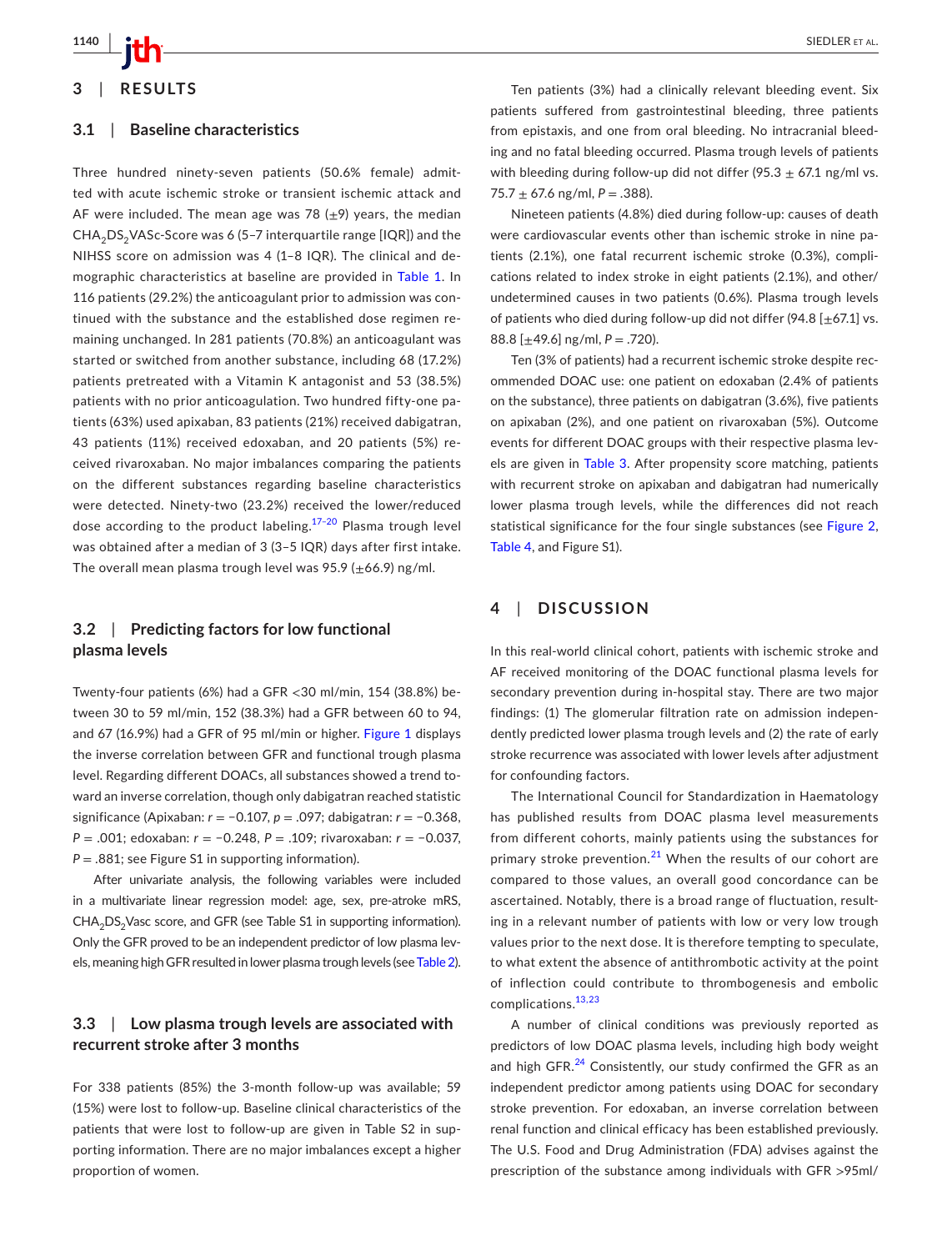| General characteristics                                                                                                                                                               | Whole cohort             | Patients on apixabam     | Patients on dabigatran  | Patients on edoxaban   | rivaroxaban<br>Patients on |
|---------------------------------------------------------------------------------------------------------------------------------------------------------------------------------------|--------------------------|--------------------------|-------------------------|------------------------|----------------------------|
| N (%)                                                                                                                                                                                 | 397                      | 251 (63%)                | 83 (21%)                | 43 (11%)               | 20 (5%)                    |
| Female, n (%)                                                                                                                                                                         | 201 (50.6%)              | 129 (51.4)               | 38 (45.8%)              | 22 (51.2%)             | 12 (60%)                   |
| Age, mean (min-max) [years]                                                                                                                                                           | 78.7 (32-100)            | 80.6 (48-100)            | 72 (32-94)              | 79 (56-93)             | 80.3 (54-91)               |
| Body weight, mean (min-max), [kg]                                                                                                                                                     | 78 (39-139)              | 77.4 (39-138)            | 80 (49-139)             | 78.9 (45-125)          | 74.5 (50-100)              |
| GFR, mean (±SD), [ml/min]                                                                                                                                                             | 68.6 (±29.9)             | 63.0 (±16.2)             | $82.3(\pm 34.1)$        | 75.2 (±26.6)           | 68.0 (±28.4)               |
| AF sustained/paroxysomal, n (%)                                                                                                                                                       | 62 (15.6%) / 335 (84.4%) | 48 (19.1%) / 203 (80.9%) | 6 (7.2%) / 77 (92.8%)   | 3 (7%) / 40 (93%)      | 4 (20%) / 16 (80%)         |
| CHA <sub>2</sub> DS <sub>2</sub> VASc, median (IQR)                                                                                                                                   | $6(5-7)$                 | $6(6-7)$                 | $5(4-6)$                | $6(5-7)$               | $6(5-7)$                   |
| Pre-stroke mRS, median (IQR)                                                                                                                                                          | $0(0-2)$                 | $1(0-3)$                 | $0(0-1)$                | $0(0-2)$               | $1(0-3)$                   |
| Index event                                                                                                                                                                           |                          |                          |                         |                        |                            |
| Ischemic stroke, n (%) / TIA n (%)                                                                                                                                                    | 302 (76.1%) / 95 (23.9%) | 192 (76.5%) / 59 (23.5%) | 58 (69.9%) / 25 (30.1%) | 38 (88.4%) / 5 (11.6%) | 14 (70%) / 6 (30%)         |
| NIHSS on admission, median (IQR)                                                                                                                                                      | $4(1-8)$                 | $4(1-9)$                 | $2(1-6)$                | $4(1-9)$               | $3(1 - 10)$                |
| i.v.-Thrombolysis, n (%)                                                                                                                                                              | 74 (18.6%)               | 47 (18.7%)               | 16 (19.3%)              | 11 (25.6%)             | 0(0%)                      |
| Mechanical thrombectomy, n (%)                                                                                                                                                        | 50 (12.6%)               | 33 (13.1%)               | 11 (13.3%)              | 4 (9.3%)               | 2 (10%)                    |
| Comorbidities and Comedication                                                                                                                                                        |                          |                          |                         |                        |                            |
| History of ischemic stroke or TIA, (%)                                                                                                                                                | 142 (35.8%)              | 91 (36.3%)               | 25 (30.1%)              | 20 (46.5%)             | 6 (30%)                    |
| Arterial hypertension, n (%)                                                                                                                                                          | 358 (90.2%)              | 227 (90.8%)              | 73 (88%)                | 39 (90.7%)             | 19 (95%)                   |
| Diabetes mellitus, n (%)                                                                                                                                                              | 111 (28.0%)              | 80 (32%)                 | 15 (18.1%)              | 11 (25.6%)             | 5 (25%)                    |
| Hypercholesterinemia, n (%)                                                                                                                                                           | 337 (84.9%)              | 215 (85.7%)              | 67 (80.7%)              | 37 (86%)               | 18 (90%)                   |
| Active smoker, n (%)                                                                                                                                                                  | 36 (9.1%)                | 16 (6.4%)                | 14 (16.9%)              | 5 (11.9%)              | 1(5%)                      |
| Active alcohol consumption, n (%)                                                                                                                                                     | 55 (13.9%)               | 28 (11.2%)               | 18 (21.7%)              | 7 (16.3%)              | 1 (10%)                    |
| Liver disease, n (%)                                                                                                                                                                  | 6(1.5%)                  | 3(1.2%)                  | 2(2.4%)                 | 1(2.3%)                | 0(0%)                      |
| Gastrointestinal passage disorder, n (%)                                                                                                                                              | 15(3.8%)                 | 8 (3.2%)                 | 4 (4.8%)                | 3(7%)                  | 0(0%)                      |
| Protone Pump inhibitor treatment, n (%)                                                                                                                                               | 128 (32.25)              | 85 (33.9%)               | 21 (25.3%)              | 17 (39.5%)             | 5 (25%)                    |
| Antiepileptic treatment, n (%)                                                                                                                                                        | 38 (9.6%)                | 24 (9.6%)                | 8 (9.6%)                | 3(7%)                  | 3(15%)                     |
| Antibiotic treatment, n (%)                                                                                                                                                           | 93 (23.4%)               | 71 (28.3%)               | 7(8.4%)                 | 12 (27.9%)             | 3(15%)                     |
| hyperian: AE atrailation: GER alomentlar filtration rate as calculated by Corkers and Cault formular IQ intersumerile ranear molified Rapin Scale: n number NIHCS National Institutes |                          |                          |                         |                        |                            |

<span id="page-3-0"></span>TABLE 1 Clinical and demographic characteristics at baseline **TABLE 1** Clinical and demographic characteristics at baseline

Abbreviations: AF, atrial fibrillation; GFR, glomerular filtration rate as calculated by Cockcroft and Gault formula; IQR, interquartile range; mRS, modified Rankin Scale; *n*, number; NIHSS, National Institutes National Institu Abbreviations: AF, atrial fibrillation; GFR, glomerular filtration rate as calculated by Cockcroft and Gault formula; IQR, interquartile range; mRS, modified Rankin Scale; n, number; NIHSS,<br>of Health Stroke Scale; SD, stan of Health Stroke Scale; SD, standard deviation; TIA, transient ischemic attack.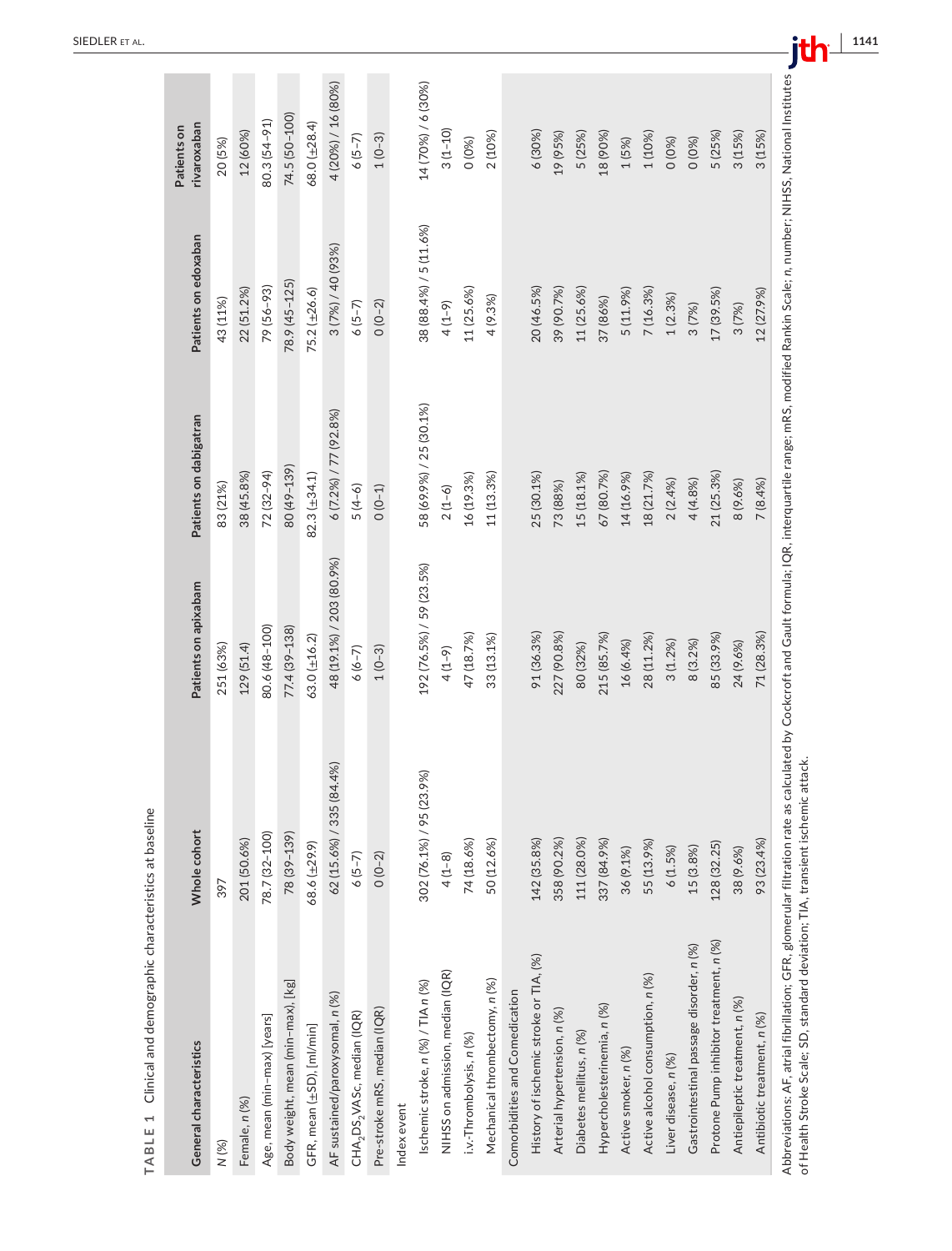



<span id="page-4-0"></span>**FIGURE 1** Association of renal function with plasma trough level. Low plasma trough levels were associated with high glomerular filtration rate (GFR) as calculated with Cockcroft and Gault formula

|                                             | Regression<br>coefficient | Standard<br>error | Standardized<br>coefficient R | P-value |
|---------------------------------------------|---------------------------|-------------------|-------------------------------|---------|
| Age                                         | 0.35                      | 0.53              | 0.049                         | .510    |
| Sex                                         | $-0.348$                  | 7.354             | $-0.003$                      | .962    |
| Pre-Stroke-mRS                              | 0.3723                    | 2.735             | 0.079                         | .174    |
| CHA <sub>2</sub> DS <sub>2</sub> Vasc-Score | 2.986                     | 3.285             | 0.063                         | .364    |
| <b>GFR</b>                                  | $-0.336$                  | 0.137             | $-0.174$                      | .014    |

min, while the EMA label did not include an analogous restraint.<sup>19,25</sup> A recent German cohort study reported a superior benefit-risk pro-file of edoxaban compared to the other substances.<sup>[6](#page-6-10)</sup> The authors suggested that this refers to the FDA restraint for individuals with GFR >95 ml/min, leading to a preferred use of the other substances among these patients likewise in Europe. Remarkably, a similar inverse relationship between renal function and efficacy might also apply to rivaroxaban and dabigatran, though a restraint was not included into the product label.<sup>26-28</sup>

Creatinine clearance above 95 ml/min occurred in approximately every sixth patient in our cohort, highlighting the particular relevance for clinical care. On the other hand, a number of factors were reported from previous studies that might potentially affect DOAC plasma levels.<sup>29,30</sup> However, none of those proved to be an independent predictor in our cohort, especially concomitant medication with antiepileptics or body weight did not reach significance.

Incidence rate of recurrent ischemic stroke was remarkably high in our study (3% in the first 3 months) compared to prospective trials with reported rates of  $1.2\%$ -1.3%/year.<sup>11,12,31,32</sup> However, our cohort used DOAC exclusively for secondary stroke prevention and therefore showed the expectedly higher rate of comorbidities

> <span id="page-4-1"></span>**TABLE 2** Multivariate linear regression model of factors on plasma levels

*Note: P*-values <.05 are considered significant. Bold value indicates differences statistical significant.

Abbreviations: GFR, glomerular filtration rate (Cockcroft and Gault formula); mRS, modified Rankin Scale.

## <span id="page-4-2"></span>**TABLE 3** Outcome events for the four substances

|                                                                        | <b>Bleeding in</b><br>follow-up  | Ischemic stroke in<br>follow-up | Composite endpoint of<br>stroke and death | No follow-up<br>event |
|------------------------------------------------------------------------|----------------------------------|---------------------------------|-------------------------------------------|-----------------------|
| Apixaban, n                                                            | 4                                | 5                               | 16                                        | 184                   |
| Plasma trough level, mean (min-max, ng/ml);<br>$P$ -value <sup>a</sup> | 116.6 (49.7-210)<br>$P = .883$   | 77.8 (45.9-121.5)<br>$P = .115$ | 101 (45.9-209.1)<br>$P = .500$            | 114.6 (0-399.3)       |
| Dabigatran, n                                                          | 5                                | 3                               | $\overline{4}$                            | 58                    |
| Plasma trough level, mean (Min-Max, ng/ml);<br>$P$ -value <sup>a</sup> | $66.4 (0 - 128.5)$<br>$P = .821$ | $29.1(0-44.1)$<br>$P = .128$    | $29.5(0-44.1)$<br>$P = .073$              | 79.2 (0-442.7)        |
| Edoxaban, n                                                            | 1                                |                                 | 3                                         | 30                    |
| Plasma trough level, mean (min-max, ng/ml);<br>$P$ -value <sup>a</sup> | 0                                | 53.8                            | $60.8(49.8 - 78.9)$<br>$P = .068$         | $40.3(0-135)$         |
| Rivaroxaban, n                                                         | $\Omega$                         | $\mathbf{1}$                    | 3                                         | 15                    |
| Plasma trough level, mean (min-max, ng/ml);<br>$P$ -value <sup>a</sup> | $\sim$                           | 58.8                            | $38(0 - 58.8)$<br>$p = .824$              | $47.9(0 - 96.8)$      |

a Using Mann-Whitney-test, for *n* ≥ 3.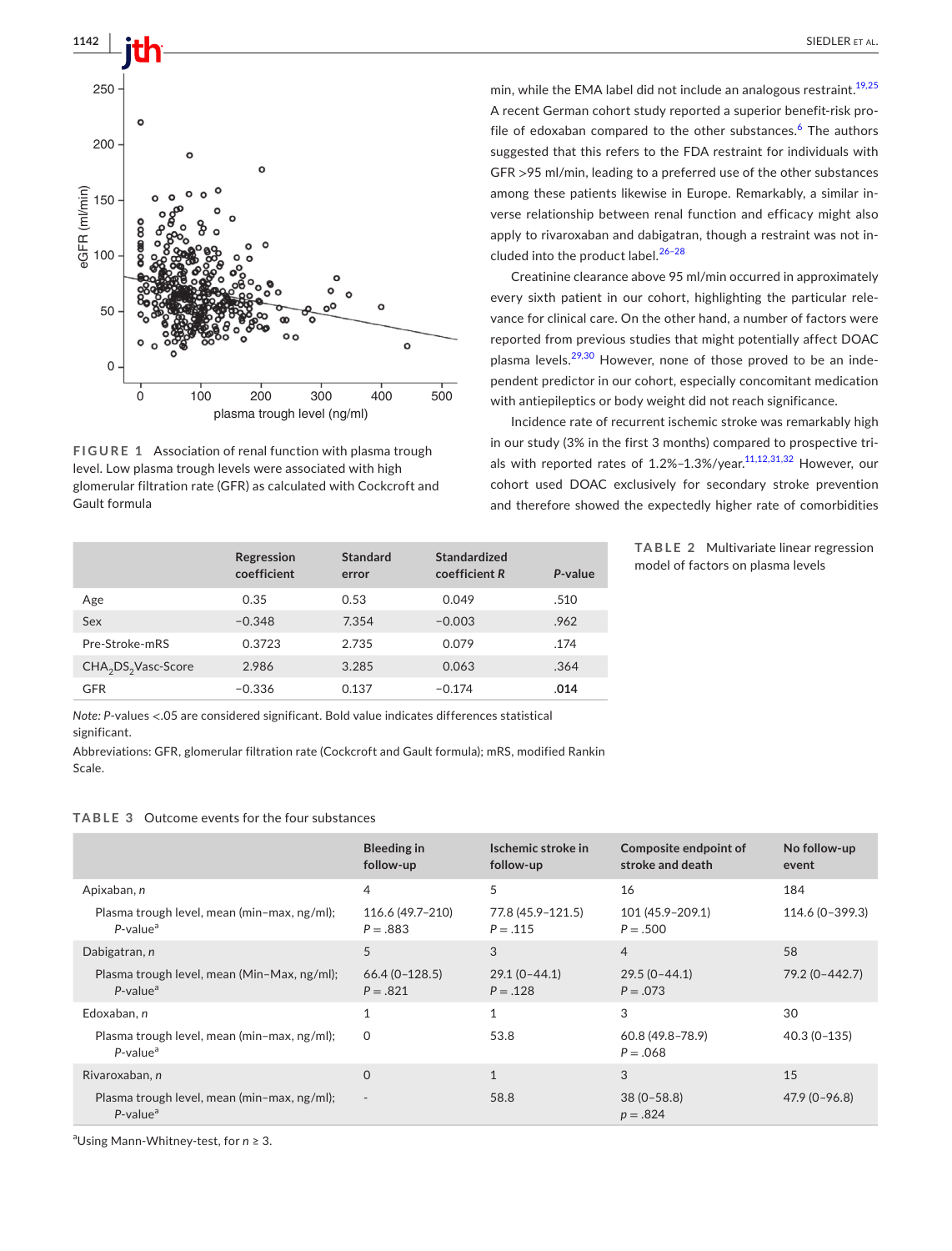and risk factors (including higher age and  $CHA<sub>2</sub>DS<sub>2</sub>VASc$  scores). Patients with recurrent ischemic stroke had numerically lower DOAC plasma levels in our cohort. These patients tended to have a worse functional status prior to admission and were more likely to have a history of prior stroke. Propensity score matching was used to adjust for these confounders. The subgroup analysis of the different substances indicated a similar association for dabigatran and apixaban, though the analysis was hindered by low absolute



<span id="page-5-0"></span>**FIGURE 2** Mean plasma trough levels among patients with and without recurrent stroke despite the use of oral anticoagulation within 3 months. Mean plasma trough levels of the four different substances, stratified for ischemic stroke recurrence after propensity score matching

numbers and requires confirmation from larger cohorts. Plasma levels of bleeding patients did not show similar results consistent with the literature<sup>33,34</sup> and mortality was also not associated with plasma levels as expected due to different causes of death including only one fatal ischemic stroke.

Despite DOAC plasma level analysis in steady state is not recommended by international guidelines,  $35$  the arguments for its use are continuously growing. In an Italian cohort of patients with AF and newly initiated treatment with DOAC for both primary or secondary prevention, low plasma levels were associated with thromboembolic events in 1-year follow-up in this study. The effect was more prominent among those with higher  $CHA<sub>2</sub>DS<sub>2</sub>VASC scores$ (median 3).<sup>[13](#page-6-7)</sup> This is refined by our results, especially in light of the high thromboembolic risk in our cohort (median  $CHA<sub>2</sub>DS<sub>2</sub>VASc$ score 6). Notably, it represents the first study using plasma-level guided DOAC-treatment exclusively for secondary stroke prevention, thereby confirming the feasibility and the benefit among these vulnerable individuals.

Our study has several limitations. We report data from a monocentric cohort and the number of patients is not sufficient for proposing normative values; 15% were lost-to follow-up and could therefore not be included into the primary outcome analysis, though no major imbalances in clinically relevant parameters were detected for patients lost to follow-up. Plasma trough levels of the DOAC are pharmacodynamically substance-specific and the optimal therapeutic ranges for the four different substances remain to be determined. While trough levels in patients with stroke recurrence were numerically lower among patients on apixaban and dabigatran, our

<span id="page-5-1"></span>**TABLE 4** Plasma trough levels and relevant risk factors before and after propensity score matching

|                                                 | Unmatched cohort                      |                                      |                          | After propensity score matching     |                                 |
|-------------------------------------------------|---------------------------------------|--------------------------------------|--------------------------|-------------------------------------|---------------------------------|
|                                                 | <b>Recurrent stroke</b><br>$(n = 10)$ | No recurrent<br>stroke ( $n = 310$ ) |                          | No recurrent<br>stroke ( $n = 44$ ) |                                 |
| Age, mean $(\pm SD)$ [years]                    | 79.2 $(\pm 9.9)$                      | 78.2 $(\pm 9.4)$                     | $p = .729$               | $80.3 \ (\pm 8.7)$                  | $p = .739$                      |
| Body weight, mean $(\pm SD)$<br>[kg]            | 77 $(\pm 15)$                         | 79 ( $\pm$ 16)                       | $p = .758$               | 77 $(\pm 15)$                       | $p = .985$                      |
| NIHSS, median (IQR)                             | $3(0 - 7.25)$                         | $3(1-7)$                             | $P = .643$               | $4.5(1.25-7)$                       | $P = .635$                      |
| Pre mRS, median (IQR)                           | $2.5(0-3)$                            | $0(0-2)$                             | $P = .175$               | $2(0-3)$                            | $P = .915$                      |
| History of ischemic stroke,<br>$n (\%)$         | 7 (70%)                               | 108 (34.8%)                          | OR: 4.364 [1.106-17.218] | 29 (65.9%)                          | OR: 1.207<br>$[0.272 - 5.351]$  |
| Arterial hypertension, n (%)                    | 10 (100%)                             | 281 (90.7%)                          | OR: 0.909 [0.878-0.942]  | 44 (100%)                           | $\overline{\phantom{a}}$        |
| Diabetes, n (%)                                 | 1(10%)                                | 82 (26.5%)                           | OR: 0.308 [0.38-2.465]   | 6(13.6%)                            | OR: 0.704<br>$[0.075 - 6.598]$  |
| Hypercholesterinemia, n (%)                     | 9(90%)                                | 265 (85.5%)                          | OR: 1.528 [0.189-12.356] | 38 (86.4%)                          | OR: 1.421<br>$[0.152 - 13.325]$ |
| Heart failure, n (%)                            | 5 (50%)                               | 139 (44.8%)                          | OR: 1.230 [0.349-4.335]  | 22 (50%)                            | OR: 1.000<br>$[0.253 - 3.948]$  |
| Plasma trough level, Mean<br>$(\pm SD)$ [ng/ml] | 58.9 $(\pm 32.4)$                     | 95.9. $(\pm 67.6)$                   | $P = .006$               | 122.2 $(\pm 95.7)$                  | P < .001                        |

Bold values indicates differences statistical significant.

Abbreviations: IQR, interquartile range; mRS, modified Rankin Scale; n, number; NIHSS, National Institutes of Health Stroke Scale; OR, odds ratio; SD, standard deviation; TIA, transient ischemic attack.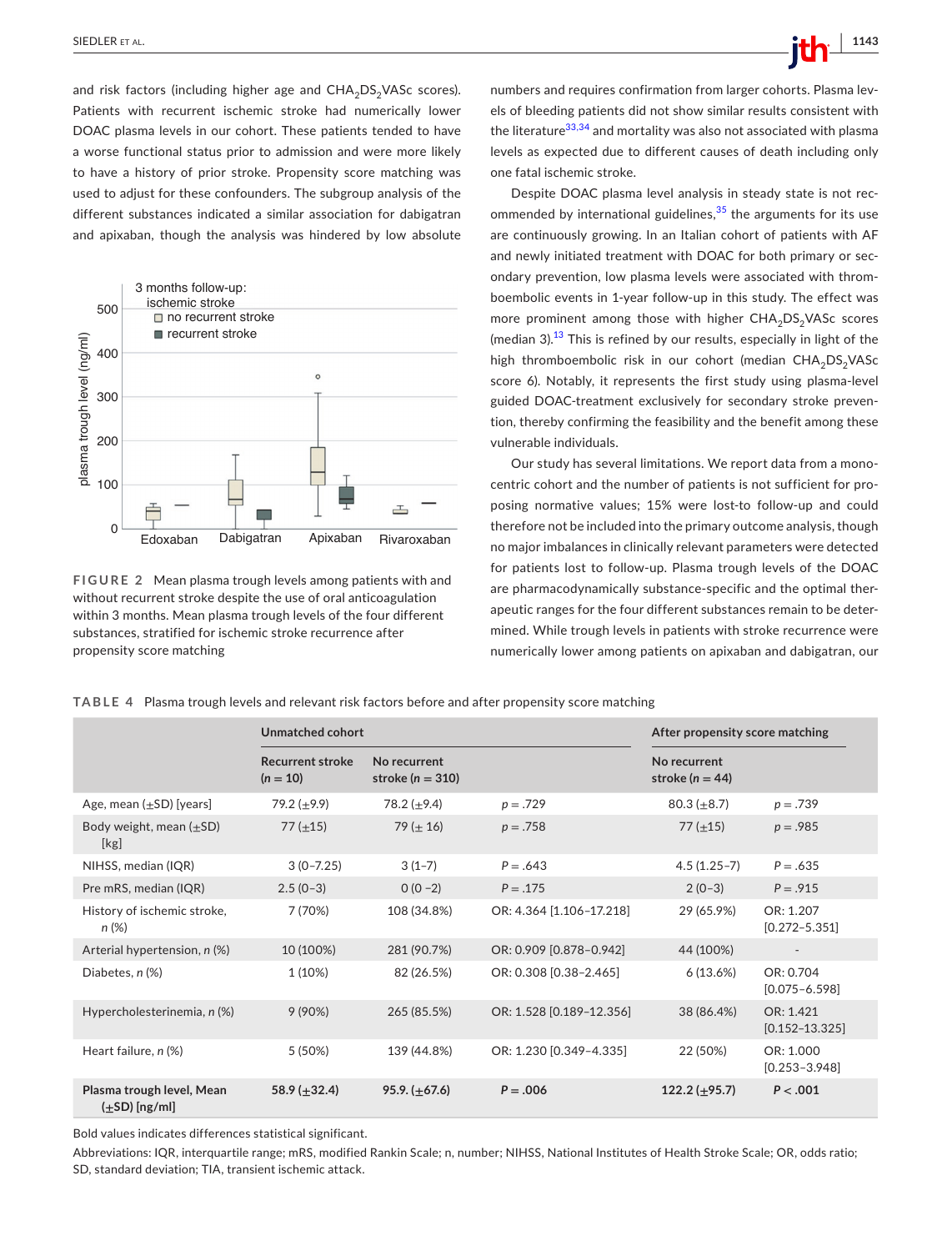study was underpowered to show statistical significant differences for the single substances. Larger, multi-center studies should be initiated to reconfirm the results and investigate the substancespecific association. We did not perform cerebral follow-up imaging, therefore subclinical infarction was not detected.

#### **ACKNOWLEDGMENTS**

The authors thank Stephan Kadur, Department of Neurology, University Hospital of Erlangen, Germany, for the work done during data acquisition. Open Access funding enabled and organized by Projekt DEAL.

#### **CONFLICTS OF INTEREST**

The authors have no conflicts of interest to declare.

#### **AUTHOR CONTRIBUTIONS**

G. Siedler and B. Kallmünzer designed the study, analyzed and interpreted the data, and drafted the work. All authors revised the study for important intellectual content, gave final approval of the version to be published, and are accountable for all aspects of the work.

#### **ORCID**

*Gabriela Siedle[r](https://orcid.org/0000-0002-7135-9753)* <https://orcid.org/0000-0002-7135-9753> *Bernd Kallmünzer* <https://orcid.org/0000-0003-3552-6742>

#### **REFERENCES**

- <span id="page-6-0"></span>1. Henninger N, Goddeau RP Jr, Karmarkar A, Helenius J, McManus DD. Atrial fibrillation is associated with a worse 90 day outcome than other cardioembolic stroke subtypes. *Stroke*. 2016;47(6):1486-1492.
- 2. Li YG, Lip GYH. Stroke prevention in atrial fibrillation: state of the art. *Int J Cardiol*. 2019;287:201-209.
- <span id="page-6-1"></span>3. Huisman MV, Rothman KJ, Paquette M, et al. Antithrombotic treatment patterns in patients with newly diagnosed nonvalvular atrial fibrillation: the GLORIA-AF registry, Phase II. *Am J Med*. 2015;128(12):1306-13 e1.
- 4. Camm AJ, Lip GY, De Caterina R, et al. 2012 focused update of the ESC Guidelines for the management of atrial fibrillation: an update of the 2010 ESC Guidelines for the management of atrial fibrillation. Developed with the special contribution of the European Heart Rhythm Association. *Eur Heart J*. 2012;33(21):2719-2747.
- <span id="page-6-2"></span>5. Xian Y, O'Brien EC, Liang LI, et al. Association of preceding antithrombotic treatment with acute ischemic stroke severity and inhospital outcomes among patients with atrial fibrillation. *JAMA*. 2017;317(10):1057-1067.
- <span id="page-6-10"></span>6. Paschke LM, Klimke K, Altiner A, von Stillfried D, Schulz M. Comparing stroke prevention therapy of direct oral anticoagulants and vitamin K antagonists in patients with atrial fibrillation: a nationwide retrospective observational study. *BMC Med*. 2020;18(1):254.
- 7. Van Ganse E, Danchin N, Mahé I, et al. Comparative safety and effectiveness of oral anticoagulants in nonvalvular atrial fibrillation: the NAXOS study. *Stroke*. 2020;51(7):2066-2075.
- 8. Hirschl M, Kundi M. Safety and efficacy of direct acting oral anticoagulants and vitamin K antagonists in nonvalvular atrial fibrillation - a network meta-analysis of real-world data. *Vasa*. 2019;48(2):134-147.
- <span id="page-6-3"></span>9. Reilly PA, Lehr T, Haertter S, et al. The effect of dabigatran plasma concentrations and patient characteristics on the frequency of ischemic stroke and major bleeding in atrial fibrillation patients: the

RE-LY Trial (Randomized Evaluation of Long-Term Anticoagulation Therapy). *J Am Coll Cardiol*. 2014;63(4):321-328.

- 10. Ruff CT, Giugliano RP, Braunwald E, et al. Association between edoxaban dose, concentration, anti-Factor Xa activity, and outcomes: an analysis of data from the randomised, double-blind ENGAGE AF-TIMI 48 trial. *Lancet*. 2015;385(9984):2288-2295.
- <span id="page-6-13"></span>11. Granger CB, Alexander JH, McMurray JJ, et al. Apixaban versus warfarin in patients with atrial fibrillation. *N Engl J Med*. 2011;365(11):981-992.
- 12. Patel MR, Mahaffey KW, Garg J, et al. Rivaroxaban versus warfarin in nonvalvular atrial fibrillation. *N Engl J Med*. 2011;365(10):883-891.
- <span id="page-6-7"></span>13. Testa S, Paoletti O, Legnani C, et al. Low drug levels and thrombotic complications in high-risk atrial fibrillation patients treated with direct oral anticoagulants. *J Thromb Haemost*. 2018;16(5):842-848.
- <span id="page-6-4"></span>14. Macha K, Marsch A, Siedler G, et al. Cerebral ischemia in patients on direct oral anticoagulants. *Stroke*. 2019;50(4):873-879.
- 15. Marsch A, Macha K, Siedler G, et al. Direct oral anticoagulant plasma levels for the management of acute ischemic stroke. *Cerebrovasc Dis*. 2019;48(1-2):17-25.
- 16. Stoll S, Macha K, Marsch A, et al. Ischemic stroke and dose adjustment of oral Factor Xa inhibitors in patients with atrial fibrillation. *J Neurol*. 2020;267(7):2007-2012.
- <span id="page-6-5"></span>17. [https://www.ema.europa.eu/en/documents/product-information/](https://www.ema.europa.eu/en/documents/product-information/eliquis-epar-product-information_en.pdf) [eliquis-epar-product-information\\_en.pdf](https://www.ema.europa.eu/en/documents/product-information/eliquis-epar-product-information_en.pdf)
- 18. [https://www.ema.europa.eu/en/documents/product-information/](https://www.ema.europa.eu/en/documents/product-information/pradaxa-epar-product-information_en.pdf) [pradaxa-epar-product-information\\_en.pdf](https://www.ema.europa.eu/en/documents/product-information/pradaxa-epar-product-information_en.pdf)
- <span id="page-6-9"></span>19. [https://www.ema.europa.eu/en/documents/product-information/](https://www.ema.europa.eu/en/documents/product-information/lixiana-epar-product-information_en.pdf) [lixiana-epar-product-information\\_en.pdf](https://www.ema.europa.eu/en/documents/product-information/lixiana-epar-product-information_en.pdf)
- 20. [https://www.ema.europa.eu/en/documents/product-information/](https://www.ema.europa.eu/en/documents/product-information/xarelto-epar-product-information_en.pdf) [xarelto-epar-product-information\\_en.pdf](https://www.ema.europa.eu/en/documents/product-information/xarelto-epar-product-information_en.pdf)
- <span id="page-6-6"></span>21. Gosselin RC, Adcock DM, Bates SM, et al. International council for standardization in haematology (ICSH) recommendations for laboratory measurement of direct oral anticoagulants. *Thromb Haemost*. 2018;118(3):437-450.
- 22. Dale BJ, Chan NC, Eikelboom JW. Laboratory measurement of the direct oral anticoagulants. *Br J Haematol*. 2016;172(3):315-336.
- 23. Moner-Banet T, Alberio L, Bart PA. Does one dose really fit all? on the monitoring of direct oral anticoagulants: a review of the literature. *Hamostaseologie*. 2020;40(2):184-200.
- <span id="page-6-8"></span>24. Steffel J, Verhamme P, Potpara TS, et al. The 2018 European Heart Rhythm Association Practical Guide on the use of non-vitamin K antagonist oral anticoagulants in patients with atrial fibrillation. *Eur Heart J*. 2018;39(16):1330-1393.
- 25. https://www.acces [sdata.fda.gov/drugs](https://www.accessdata.fda.gov/drugsatfda_docs/label/2015/206316lbl.pdf) atfda\_docs/label/ [2015/206316lbl.pdf](https://www.accessdata.fda.gov/drugsatfda_docs/label/2015/206316lbl.pdf)
- <span id="page-6-11"></span>26. Buckley LF, Rybak E, Aldemerdash A, Cheng JW, Fanikos J. Direct oral anticoagulants in patients with atrial fibrillation and renal impairment, extremes in weight, or advanced age. *Clin Cardiol*. 2017;40(1):46-52.
- 27. Lindner SM, Fordyce CB, Hellkamp AS, et al. Treatment consistency across levels of baseline renal function with rivaroxaban or warfarin: a ROCKET AF (Rivaroxaban Once-Daily, Oral, Direct Factor Xa inhibition compared with vitamin k antagonism for prevention of stroke and embolism trial in atrial fibrillation) analysis. *Circulation*. 2017;135(10):1001-1003.
- 28. Volbers B, Köhrmann M, Kallmünzer B, et al. Dabigatran plasma levels in acute cerebrovascular events. *J Stroke Cerebrovasc Dis*. 2016;25(4):877-882.
- <span id="page-6-12"></span>29. Puma M, Maestrini I, Altieri M, Di Piero V. A neurological point of view on the European Society of Cardiology guidelines: the interactions between direct oral anticoagulants and antiepileptic drugs. *Eur J Neurol*. 2020.27(12):e79. [https://doi.org/10.1111/](https://doi.org/10.1111/ene.14428) [ene.14428](https://doi.org/10.1111/ene.14428)
- 30. Breuer L, Ringwald J, Schwab S, Kohrmann M. Ischemic stroke in an obese patient receiving dabigatran. *N Engl J Med*. 2013;368(25):2440-2442.